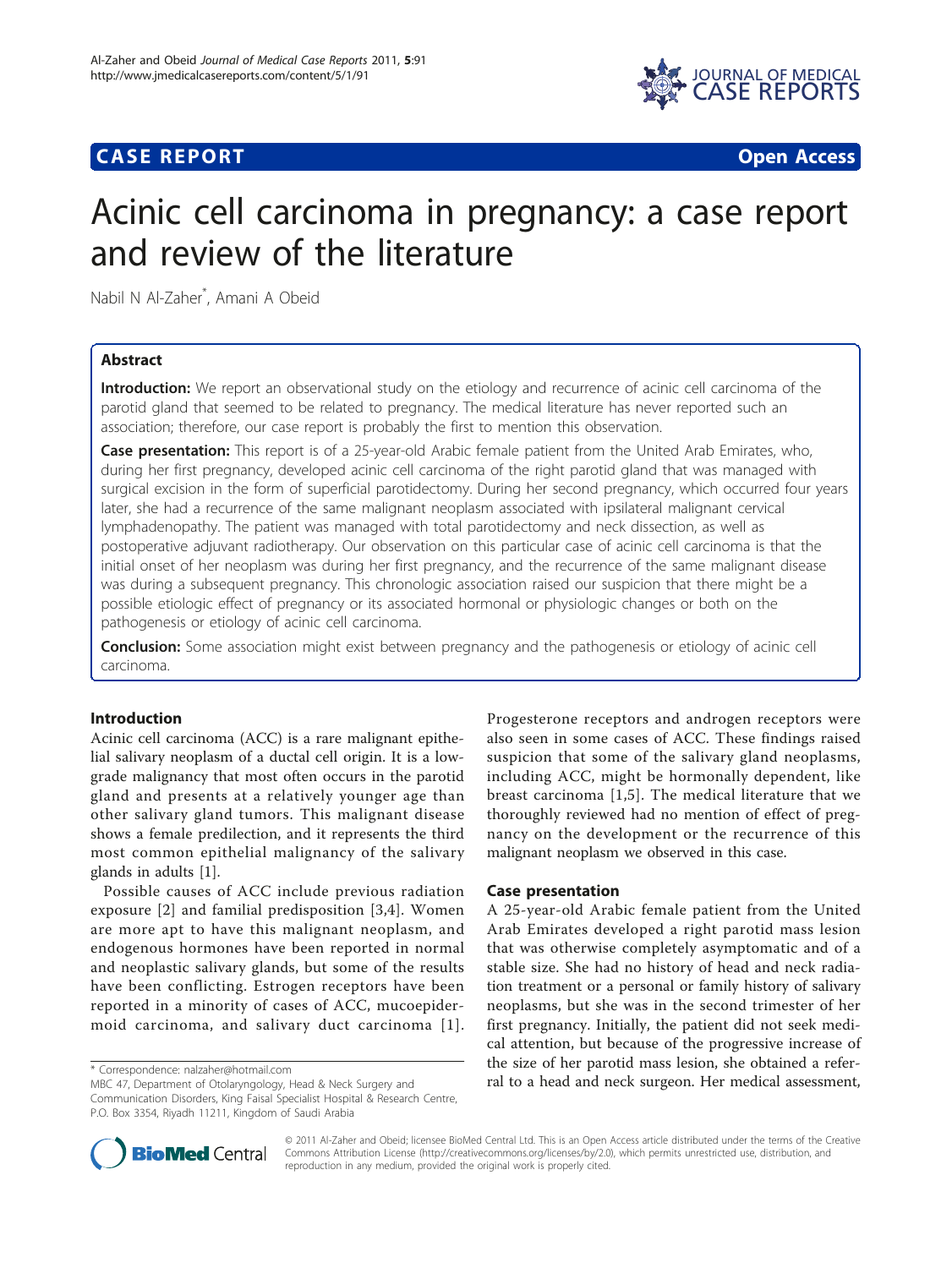which included cytologic studies, indicated that the mass lesion was due to an acinic cell carcinoma.

The patient was managed surgically in the form of a right superficial parotidectomy with preservation of the ipsilateral facial nerve.

The patient remained well and had no recurrence of her malignant disease until four years later, when she became pregnant again. During the third trimester of her pregnancy, she developed a new mass lesion at the same site as her previous parotidectomy, which proved to be a recurrent acinic cell carcinoma. She also had a right submandibular malignant lymphadenopathy. The size of the recurrent acinic cell carcinoma and the ipsilateral malignant cervical lymphadenopathy progressively increased until the end of her pregnancy. The function of both facial nerves was intact. All investigations were essentially unremarkable, and no evidence of distant metastases or contraindications for surgical treatment were present. Her CT scan confirmed the presence of the recurrent mass lesion of the right parotid gland (Figure 1).

The multidisciplinary management of this patient consisted of a right total parotidectomy with preservation of the facial nerve (Figure 2) and an ipsilateral radical neck dissection followed by postoperative external-beam radiotherapy. The final histopathologic assessment confirmed the diagnosis of acinic cell carcinoma (Figure 3).



Figure 1 An axial CT-scan image confirming the presence of a solid mass lesion (acinic cell carcinoma) within the right parotid gland.



Figure 2 An intraoperative view of the patient's right parotidectomy that clearly demonstrates the facial nerve that was identified and preserved intact.

The patient recovered from her treatment and was subsequently managed with close surveillance. Her disease has been well controlled until the time of this report, and she has had no recurrence of her acinic cell carcinoma.

# **Discussion**

Acinic cell carcinoma (ACC) is a rare malignant epithelial salivary neoplasm of a ductal cell origin. It is a lowgrade malignancy that most often occurs in the parotid gland and presents at a relatively younger age than other salivary gland tumors. This malignant disease shows a female predilection [\[1\]](#page-2-0).

Acinic cell carcinoma constitutes approximately 17% of primary salivary gland malignancies, representing the



Figure 3 H&E-stained pathology slide (40x). The neoplasm (acinic cell carcinoma) is encapsulated (arrow) and consists of clusters of malignant cells forming acini. The malignant cells themselves are pleomorphic and have atypical nuclei.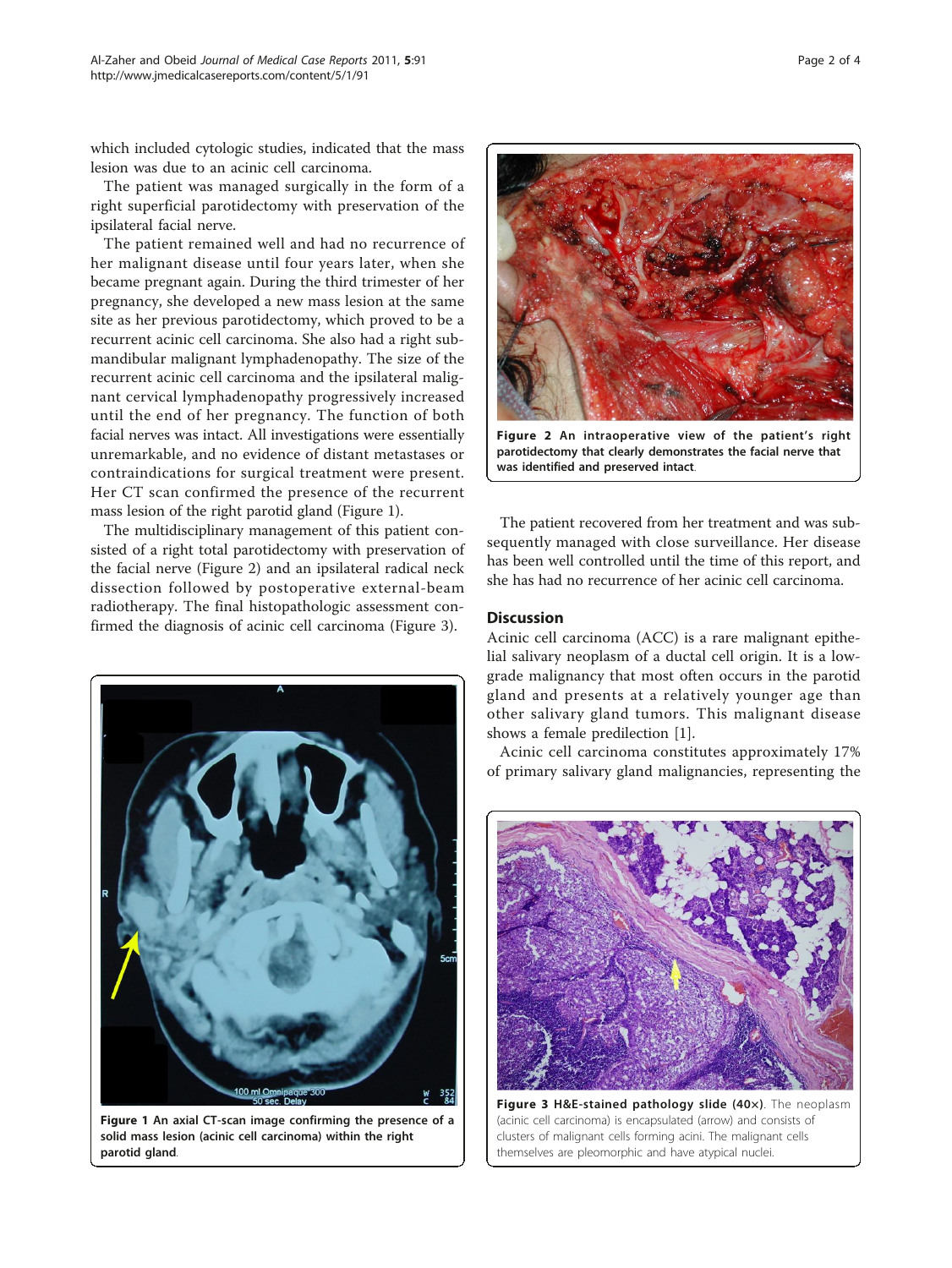<span id="page-2-0"></span>third most common epithelial malignancy of the salivary glands in adults, and in the pediatrics age group, it is considered to be the second most common epithelial salivary malignancy after mucoepidermoid carcinoma. Women are usually more frequently diagnosed (58.8%) than men (41.2%), and according to the National Cancer Data Base Report on cancer of the head and neck, the parotid gland was the predominant site of origin (86.3%) for reported acinic cell carcinomas [[5\]](#page-3-0).

Possible causes of ACC include previous radiation exposure [2] and familial predisposition [3,[4\]](#page-3-0). Women are more apt to have this malignant neoplasm, and endogenous hormones have been reported in normal and neoplastic salivary glands, but some of the results have been conflicting. Estrogen receptors have been reported in a minority of cases of ACC, mucoepidermoid carcinoma, and salivary duct carcinoma [1]. Progesterone receptors and androgen receptors were also seen in some cases of ACC. These findings raised suspicion that some of the salivary gland neoplasms, including ACC, might be hormonally dependent, like breast carcinoma [1,[5\]](#page-3-0). The current medical literature that we thoroughly reviewed had no mention of the effect of pregnancy on the development or the recurrence of this malignant neoplasm, which we observed in this case. Interestingly, the carcinoma of this patient initially appeared during her first pregnancy, and it recurred during a subsequent pregnancy a few years later. The observed chronologic association raised our suspicion about a possible etiologic relation between pregnancy and ACC. Our observation might open doors for similar or other observations that would improve our understanding of this malignant disease and its management.

Parotid ACC typically presents with a slowly enlarging mass in the parotid region. Spiro et al. [[6](#page-3-0)] found that 34.33% to 50.75% were palpated in the tail of the parotid gland. Pain (7.46%) and facial nerve palsy (3%) were seldom reported.

ACC has a significant tendency to recur, to produce metastases (cervical lymph nodes and lungs), and may have an aggressive evolution [[7\]](#page-3-0).

The genetic alterations linked to ACC of the parotid gland include alterations at chromosomes 4p, 5q, 6p, and 17p, suggesting the association of tumor-suppressor genes with the oncogenesis of these tumors [[8](#page-3-0),[9](#page-3-0)].

ACC is histologically defined by serous acinar cell differentiation. However, several cell types and histomorphologic growth patterns are recognized [[6,10-15](#page-3-0)].

The diagnosis of ACCs frequently presents difficulties, owing to its great radiologic [[16,17\]](#page-3-0) and cytologic similarity with benign tumors and with the normal acinar component of the salivary gland, respectively.

Fine-needle aspiration biopsy (FNAB) has been well established in the diagnosis of salivary gland lesions, as it provides essential information on the diagnostic and therapeutic management of these tumors; this method is highly sensitive in its diagnostic efficacy. The cytologic findings in FNABs of ACCs are usually characterized by acinar differentiated tumor cells and by certain cytoarchitectural patterns [[18,19](#page-3-0)].

In addition to FNAB and other ancillary diagnostic tests, imaging studies are usually used in the pretreatment assessment and management planning of ACC, which might include ultrasonography, computed tomography, magnetic resonance imaging, and nuclear scans [\[17\]](#page-3-0).

In general, management of ACC consists of complete surgical removal of the tumor, by total or subtotal parotidectomy, and postoperative radiotherapy may sometimes be indicated, as was the case with this patient [3,[5\]](#page-3-0).

The overall five-year disease-specific survival is estimated to be around 91%, and 88% at 10 years [[20\]](#page-3-0). Because of the relatively high tendency of ACC to recur and to produce latent metastases, long-term follow-up is mandatory after treatment [[4](#page-3-0),[5](#page-3-0)].

## Conclusion

This observational report introduces new information regarding the etiology or pathogenesis or both of acinic cell carcinoma of the salivary glands, which is expected to help in the understanding of this malignant disease and in its management, control, and prevention by surgeons and oncologists.

### Consent

Written informed consent was obtained from the patient for publication of this case report and the accompanying images. A copy of the written consent is available for review by the Editor-in-Chief of this journal.

#### Authors' contributions

NNAZ was involved in patient evaluation and management. He is the primary author. He was the supervising surgeon of the case, and he participated in the editing of the article and in reviewing the literature. AAO was involved in data collection, literature review, and in editing the article. All authors read and approved the final manuscript.

#### Competing interests

The authors declare that they have no competing interests.

Received: 5 March 2010 Accepted: 4 March 2011 Published: 4 March 2011

#### References

- 1. Barnes L, Eveson JW, Reichart P, Sidransky D: World Health Organization Classification of Tumours: Pathology and Genetics of Head and Neck Tumours Lyon: IARC Press; 2005.
- 2. Chou C, Zhu G, Luo M, Xue G: [Carcinoma of the minor salivary glands:](http://www.ncbi.nlm.nih.gov/pubmed/8600261?dopt=Abstract) [results of surgery and combined therapy.](http://www.ncbi.nlm.nih.gov/pubmed/8600261?dopt=Abstract) J Oral Maxillofac Surg 1996, 54:448-453.
- 3. Kane WJ, McCaffrey TV, Olsen KD, Lewis JE: [Primary parotid malignancies:](http://www.ncbi.nlm.nih.gov/pubmed/1998571?dopt=Abstract) [a clinical and pathologic review.](http://www.ncbi.nlm.nih.gov/pubmed/1998571?dopt=Abstract) Arch Otolaryngol Head Neck Surg 1991, 117:307-315.